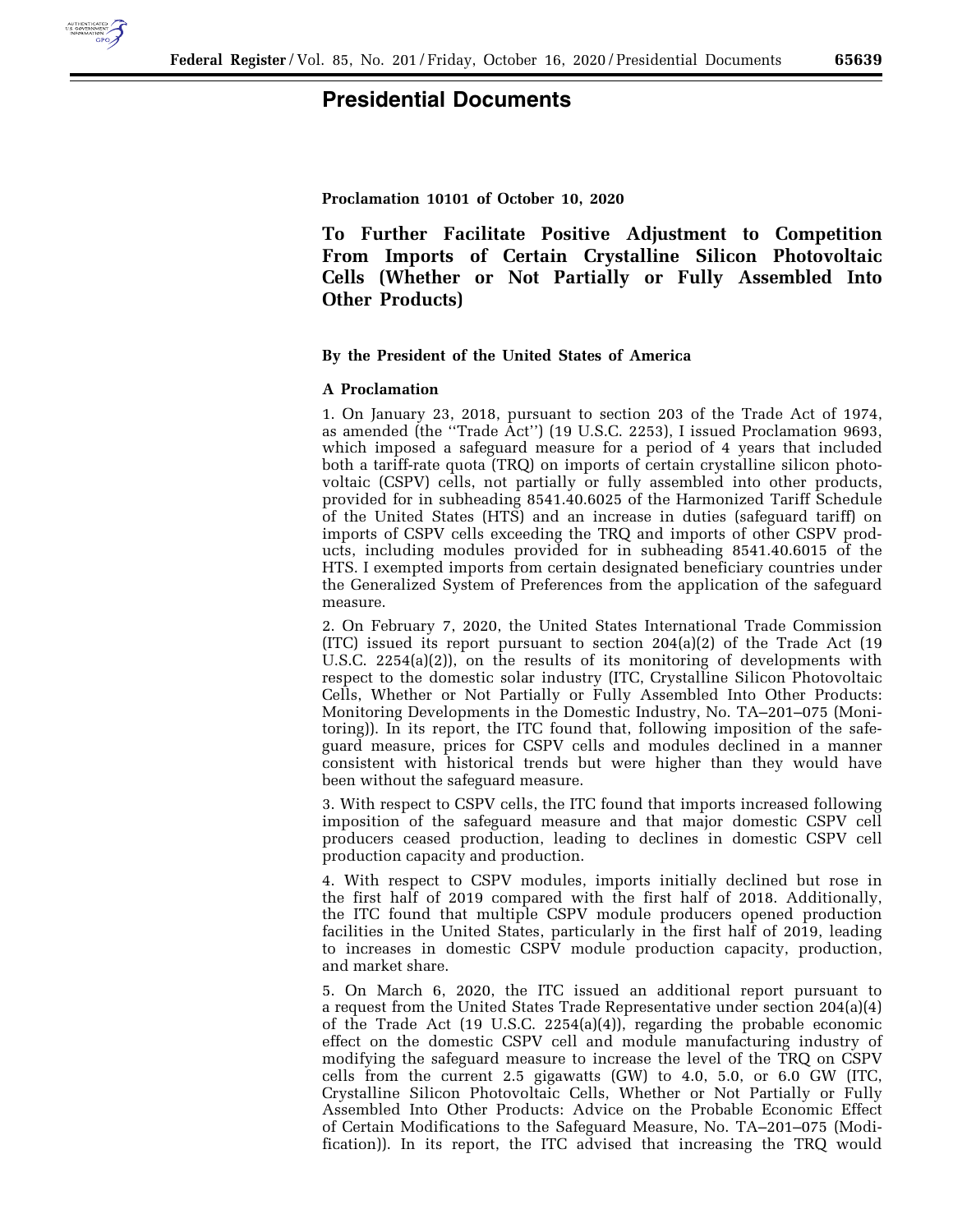help to continue growth in solar module production but that expanded access to imported cells not subject to safeguard duties would put downward pressure on prices for United States cells.

6. The ITC also found that the exclusion of bifacial modules from the safeguard measure will likely result in substantial increases in imports of bifacial modules if such exclusion remains in effect, and that such modules will likely compete with domestically produced CSPV products in the United States market. Furthermore, the ITC found that the benefits to domestic CSPV module producers from an increase in the TRQ would likely be limited if the bifacial module exclusion remained in place. According to the ITC, bifacial modules are likely to account for a greater share of the market in the future and can substitute for monofacial products in the various market segments, such that exempting imports of bifacial modules from the safeguard tariff would apply significant downward pressure on prices of domestically produced CSPV modules.

7. Section 204(b)(1)(B) of the Trade Act (19 U.S.C. 2254(b)(1)(B)) authorizes the President, upon petition from a majority of the representatives of the domestic industry, to reduce, modify, or terminate an action taken under section 203 of the Trade Act when the President determines that the domestic industry has made a positive adjustment to import competition.

8. Section 204 $(c)(1)$  of the Trade Act (19 U.S.C. 2254 $(c)(1)$ ) authorizes the President to request that the ITC investigate whether action under section 203 of the Trade Act continues to be necessary to prevent or remedy serious injury and whether there is evidence that the domestic industry is making a positive adjustment to import competition. Section 204(c)(3) of the Trade Act (19 U.S.C. 2254(c)(3)) establishes the date by which the ITC will transmit the report on its investigation, unless the President specifies a different date.

9. After taking into account the information provided in the ITC's reports, and after receiving a petition from a majority of the representatives of the domestic industry with respect to each of the following modifications, I have determined that the domestic industry has begun to make positive adjustment to import competition, shown by the increases in domestic module production capacity, production, and market share. In addition, I have made the following further determinations:

(a) that the exclusion of bifacial panels from application of the safeguard tariff has impaired and is likely to continue to impair the effectiveness of the action I proclaimed in Proclamation 9693 in light of the increased imports of competing products such exclusion entails, and that it is necessary to revoke that exclusion and to apply the safeguard tariff to bifacial panels;

(b) that the exclusion of bifacial panels from application of the safeguard tariffs has impaired the effectiveness of the 4-year action I proclaimed in Proclamation 9693, and that to achieve the full remedial effect envisaged for that action, it is necessary to adjust the duty rate of the safeguard tariff for the fourth year of the safeguard measure to 18 percent.

10. Section 604 of the Trade Act (19 U.S.C. 2483) authorizes the President to embody in the HTS the substance of the relevant provisions of that Act, and of other acts affecting import treatment, and actions thereunder, including the removal, modification, continuance, or imposition of any rate of duty or other import restriction.

NOW, THEREFORE, I, DONALD J. TRUMP, President of the United States of America, acting under the authority vested in me by the Constitution and the laws of the United States, including but not limited to sections 203, 204, and 604 of the Trade Act, do proclaim that:

(1) In order to modify the action applicable to imports of CSPV cells under HTS subheading 8541.40.6025 and other CSPV products such as modules under HTS subheading 8541.40.6015, subchapter III of chapter 99 of the HTS is modified as set forth in the Annex to this proclamation.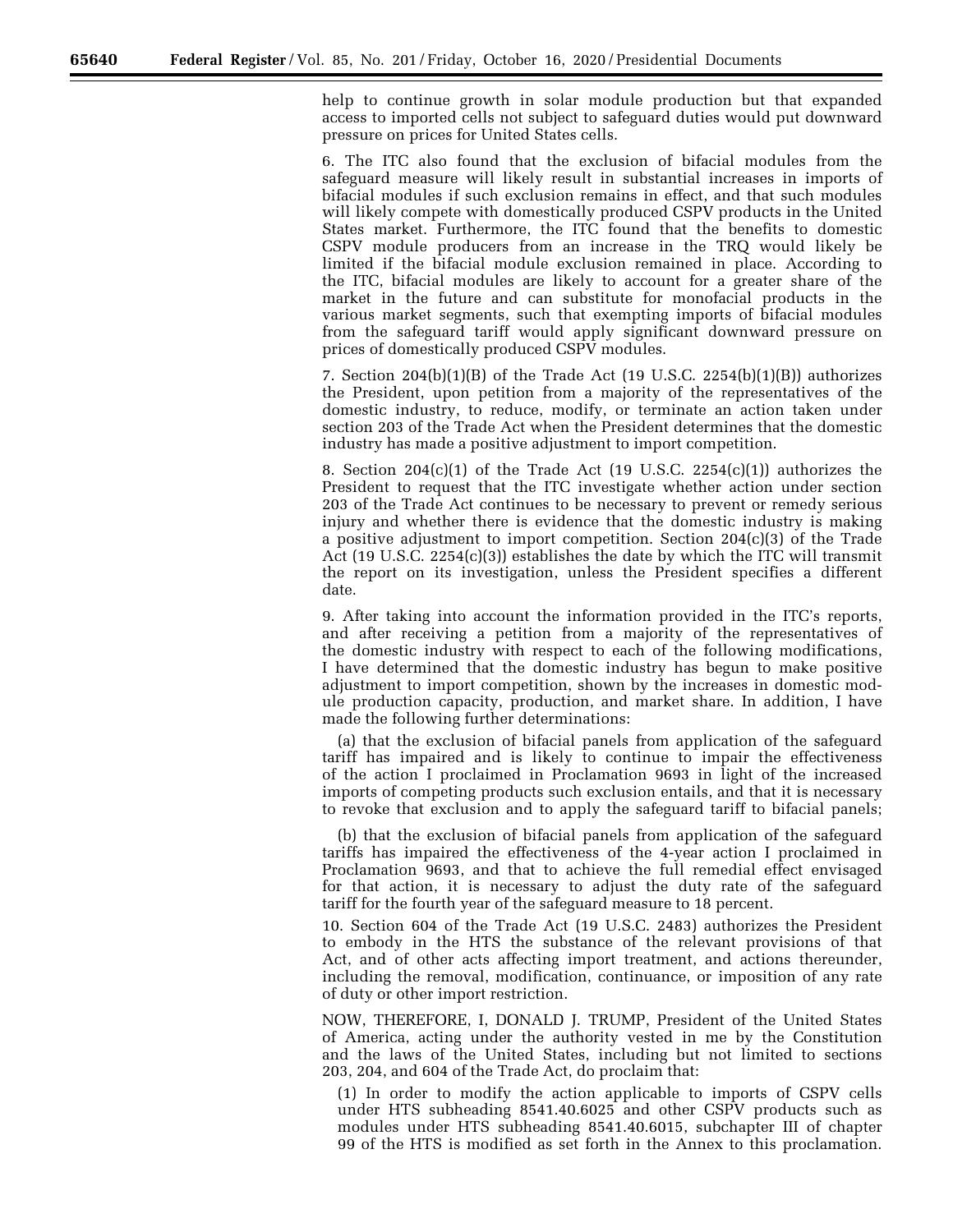(2) The United States Trade Representative is authorized to exercise my authority under section  $204(c)(1)$  and (3) of the Trade Act to request that the ITC investigate whether action under section 203 of the Trade Act continues to be necessary to prevent or remedy serious injury and whether there is evidence that the domestic industry is making a positive adjustment to import competition, and to specify a different date for the ITC to transmit its report.

(3) Any provision of previous proclamations and Executive Orders that is inconsistent with the actions taken in this proclamation is superseded to the extent of such inconsistency.

(4) The modifications to the HTS made by this proclamation, including the Annex hereto, shall be effective with respect to goods entered for consumption, or withdrawn from warehouse for consumption, on or after 12:01 a.m. eastern daylight time 15 days after the date of this proclamation, and shall continue in effect as provided in the Annex to this proclamation, unless such actions are earlier expressly reduced, modified, or terminated. One year from the termination of the safeguard measure established in this proclamation, the U.S. note and tariff provisions established in the Annex to this proclamation shall be deleted from the HTS.

IN WITNESS WHEREOF, I have hereunto set my hand this tenth day of October, in the year of our Lord two thousand twenty, and of the Independence of the United States of America the two hundred and forty-fifth.

Dunblemm

Billing code 3295–F1–P